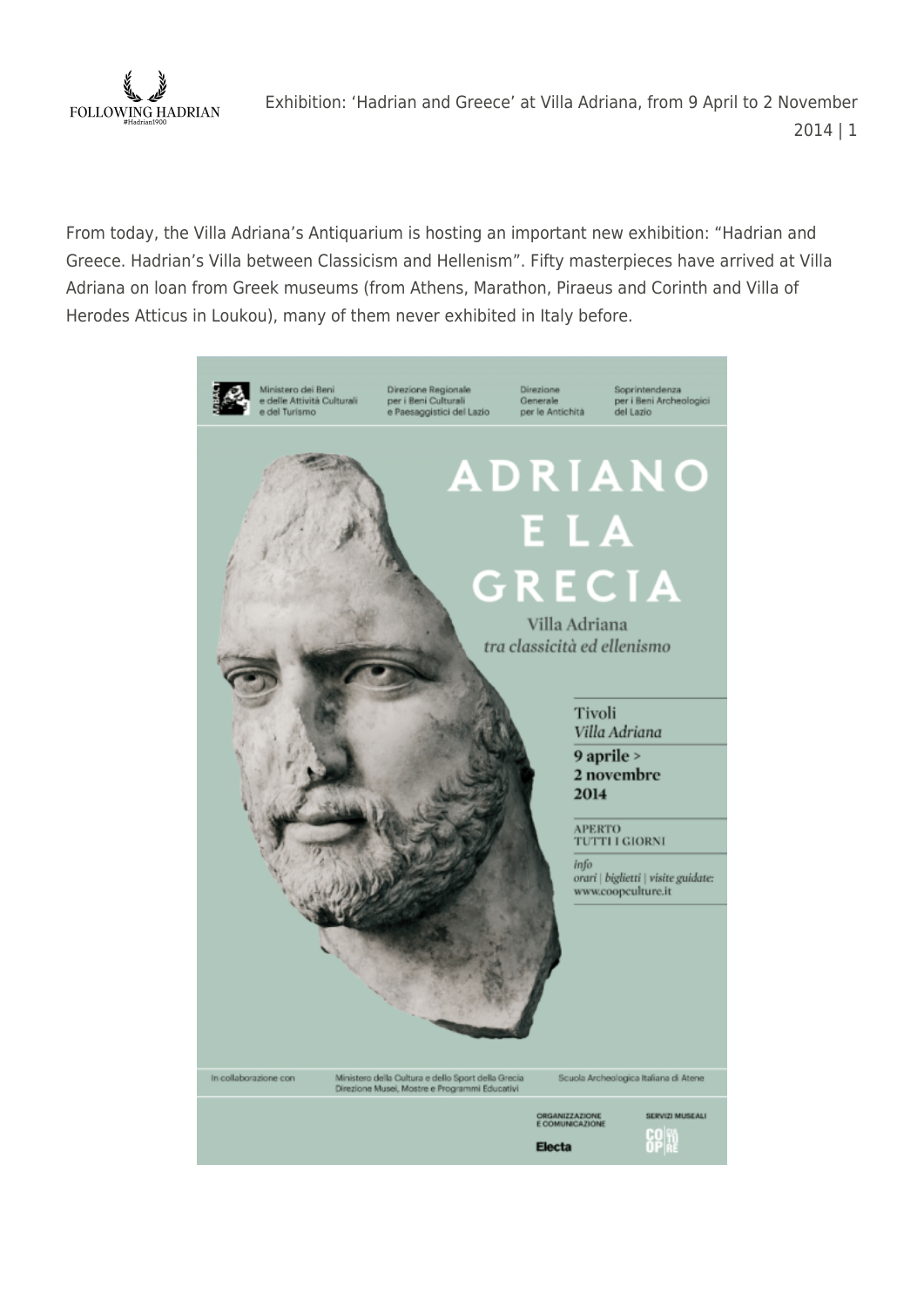

## Hadrian and Greece Villa Adriana, Antiquarium from 9 April to 2 November 2014

The exhibition highlights the relationship between Hadrian and Greece and shows the constant cultural and political relations between the emperor and Athens.

"Hadrian studied there and went back for long periods of time as an adult", said Elena Calandra, the curator of the exhibition. "Before the imperial crown he became archon and established himself in Athens during the last six years of his life, making it a sort of capital and base for trips to the East".

Hadrian was a very important figure in Greece where he was considered a visionary emperor who loved Athens, and made it more beautiful with architectural masterpieces like the arch of Hadrian, the library and the aqueduct. Nicknamed 'Graeculus' or 'the little Greek', Hadrian adored all things sophisticated and Greek and became an ardent friend of the Greek people. He displayed his interest in a number of benefactions to cities and individuals alike.

Artefacts sent from Greece for the exhibit include Caryatids from Corinth, Hadrian's head from Athens, statues of philosophers and the head of Herodes Atticus – a rich land owner who was a friend of the emperor – women's portraits, and the beautiful Antinous from Patras.



Source: [Shows: Emperor Hadrian and Greece in 50 masterpieces \(ANSAmed\)](http://www.ansamed.info/ansamed/en/news/sections/culture/2014/04/08/shows-emperor-hadrian-and-greece-in-50-masterpieces_2526fac6-d11b-439c-94cc-abfe66591875.html)

The Canopus and Antiquiarium, Hadrian's Villa, Tivoli © Carole Raddato